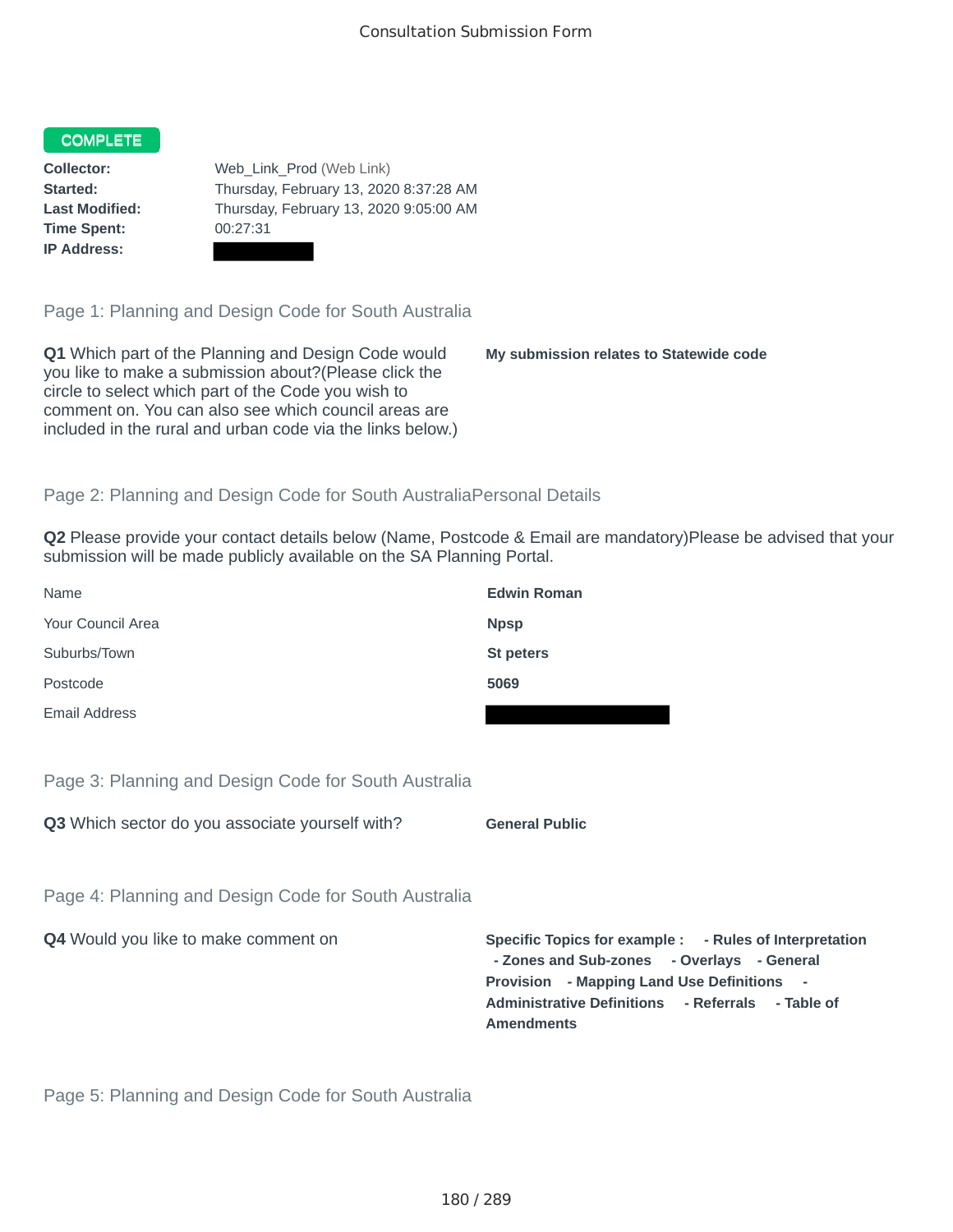#### Consultation Submission Form

| <b>Q5</b> Enter your feedback for Rules of Interpretation | <b>Respondent skipped this question</b> |
|-----------------------------------------------------------|-----------------------------------------|
| <b>Q6</b> Enter your feedback for Referrals               | <b>Respondent skipped this question</b> |
| <b>Q7</b> Enter your feedback for Mapping                 | <b>Respondent skipped this question</b> |
| <b>Q8</b> Enter your feedback for Table of Amendments     | <b>Respondent skipped this question</b> |

## Page 6: Planning and Design Code for South Australia

**Q9** Please enter your feedback for overlaysclick next at the bottom of the page for next topic

| Character Area Overlay                         | New code will lead to unacceptable destruction of<br>character zones. Its character will be destroyed by non<br>chatacter infill, overshadowing, overlooking and can't be<br>undone when future generations discover the damage<br>done. Lifestyle is a key economic driver and probably<br>the obly one to stop SA brain drain. Amenity and<br>livability of home owners is converted into short term<br>gains for developers and government at the expense of<br>our quality of life. |
|------------------------------------------------|-----------------------------------------------------------------------------------------------------------------------------------------------------------------------------------------------------------------------------------------------------------------------------------------------------------------------------------------------------------------------------------------------------------------------------------------------------------------------------------------|
| <b>Character Preservation District Overlay</b> | See character area overlay                                                                                                                                                                                                                                                                                                                                                                                                                                                              |
| <b>Historic Area Overlay</b>                   | See character area overlay                                                                                                                                                                                                                                                                                                                                                                                                                                                              |

# Page 7: Planning and Design Code for South Australia

| <b>Q10</b> Please enter your feedback for zones and<br>subzonesclick next at the bottom of the page for next<br>topic | Respondent skipped this question |  |
|-----------------------------------------------------------------------------------------------------------------------|----------------------------------|--|
|                                                                                                                       |                                  |  |

Page 8: Planning and Design Code for South Australia

| <b>Q11</b> Please enter your feedback for general policyclick | Respondent skipped this question |
|---------------------------------------------------------------|----------------------------------|
| next at the bottom of the page for next topic                 |                                  |

Page 9: Planning and Design Code for South Australia

| <b>Q12</b> Please enter your feedback for Land use       | Respondent skipped this question |
|----------------------------------------------------------|----------------------------------|
| Definition click next at the bottom of the page for next |                                  |
| topic                                                    |                                  |